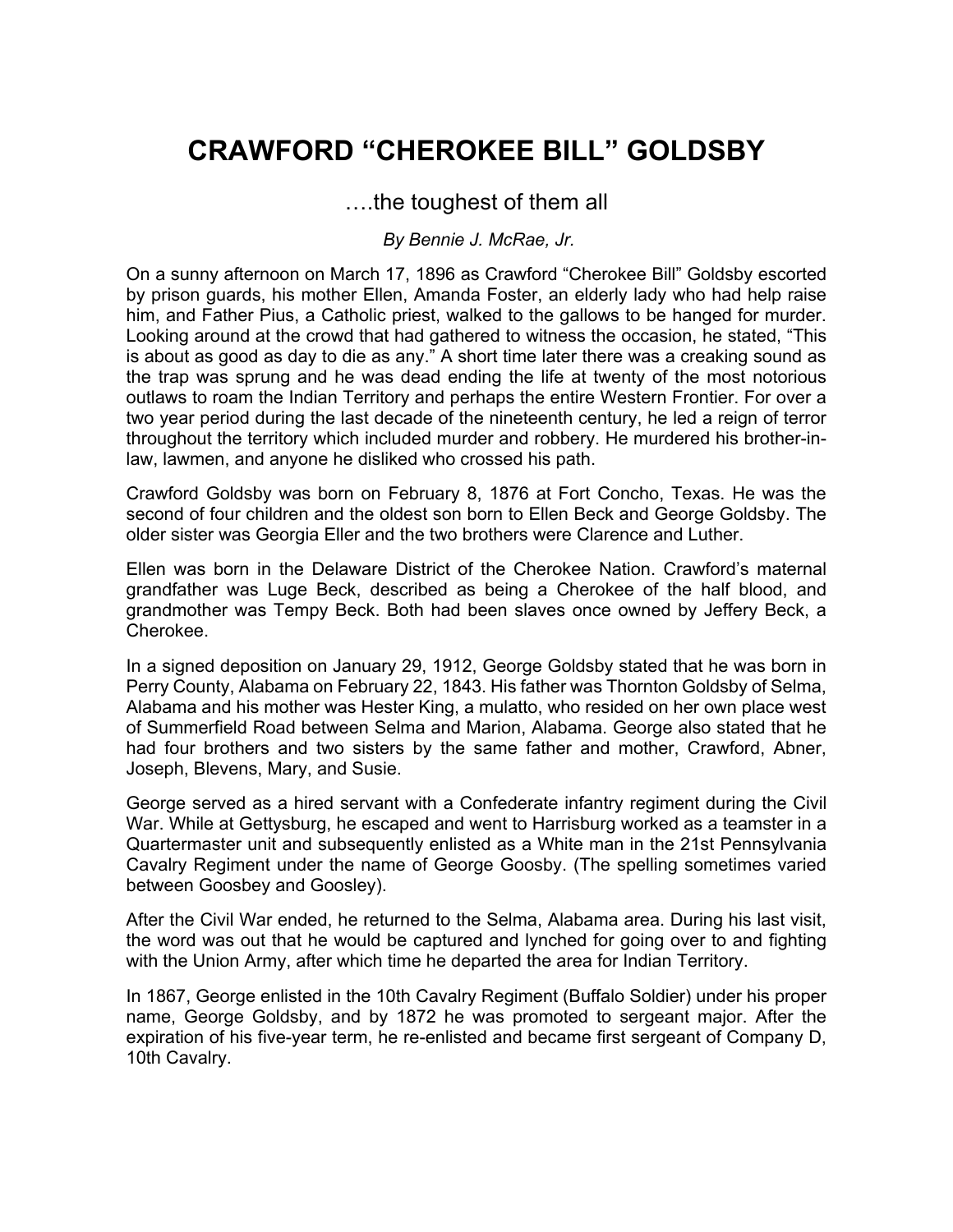During 1878 when Crawford was two years old, serious trouble began to occur in San Angela (San Angelo), Texas between the black soldiers and cowboys and hunters. The incident that led to the largest confrontation took place in Morris' saloon. A group of cowboys and hunters ripped the chevrons from the sleeves of a Company D sergeant and the stripes from his pants. The soldier returned to the post and enlisted the aid of fellow soldiers who armed themselves with carbines and returned to the saloon. A blazing gunfight commenced resulting in one hunter being killed and two others wounded. One private was killed and another wounded.

Texas Ranger Captain G. W. Arrington with a party of rangers went on post, Fort Concho, in an attempt to arrest First Sergeant Goldsby of D Company charging that he was responsible for the soldiers obtaining the carbines. Colonel Benjamin Grierson, Post Commander, challenged the authority of the rangers on a federal post.

Sergeant Goldsby apparently knew that the Army could not or would not protect him away from the post so he went AWOL, it has been said with the assistance of an officer of the 10th Cavalry. He escaped from Texas into Indian Territory.

Sometime after being abandoned at Fort Concho, Ellen Beck Goldsby moved with her family to Fort Gibson, Indian Territory. She left Crawford in the care of a elderly black lady known as "Aunty" Amanda Foster. She cared for him until he was seven years old and was sent to the Indian school at Cherokee, Kansas. Three years later he was sent to the Catholic Indian School at Carlisle, Pennsylvania. At the age of twelve, he returned home to Fort Gibson.

Upon returning home, Crawford learned that his mother had remarried. On June 27, 1889, Ellen married William Lynch in Kansas City, Missouri. She was the "authenticated" laundress of the 10th Cavalry, D Troop and stayed with the unit which gave her rations, transportation, and quarters. She transferred to Fort Davis, Texas, and to Fort Grant, Arizona. She was also with the unit at Fort Apache, Texas.

After departing Fort Apache, she traveled to Kansas City to marry William Lynch before proceeding to Fort Gibson. Lynch, born in Waynesville, Ohio, was a private in K Troop, 9th Cavalry. He had served during an earlier enlistment with H Troop, 10th Cavalry.

Crawford and William Lynch, his stepfather, did not get along. He began to associate with unsavory characters, drink liquor and rebel against authority. When Crawford was fifteen he went to live with his sister Georgia and her husband Mose Brown. They lived near Nowata, Oklahoma Territory on land gained by her mother's Freedman status. The stay did not last very long because Mose had an intense dislike for Crawford. He returned to Fort Gibson and lived for awhile with Bud Buffington who is believed to be related to William Buffington the son of Lucinda Beck. Lucinda was also once owned by Jeffery Beck and raised Crawford's mother Ellen.

At age seventeen, Crawford began to work odd jobs cleaning and sweeping stores and working on a ranch. He sometimes worked for room and board and was later paid wages. He was described by James Turley, ranch owner, as being "quiet, good natured, hard-working boy, well-liked by all who knew him."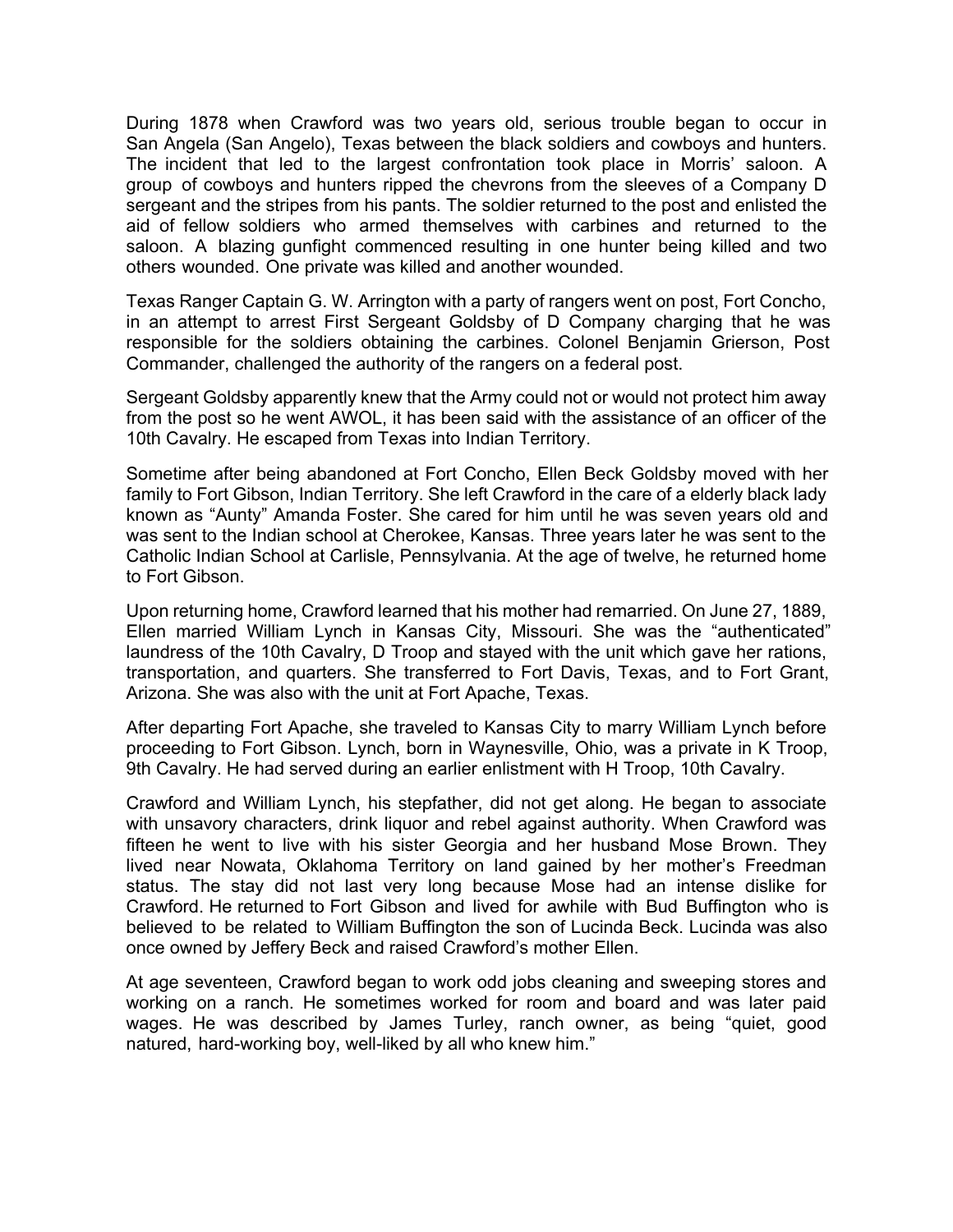Crawford's first serious trouble started when he was eighteen. One night while attending a dance in the Fort Gibson area, he and Jake Lewis, a thirty-five year-old black man had a confrontation over his younger brother and he was severely beaten by Lewis. Two days later Crawford confront ed Lewis with a six-shooter and threatened to kill him. Shortly afterwards, he shot Lewis twice, left him dead, mounted his horse and fled. However, Lewis recovered from his wounds. The authorities in the Cherokee Nation attempted to arrest him, but Crawford left the Cherokee Nation and went into the Creek and Seminole Nations, met and joined up with two noted outlaws Jim and Bill Cook described as being mixed-blood Cherokees.

During the summer of 1894, the government purchased from the Cherokees their rights to land called the Cherokee Strip. A certain portion of the payment was reserved for the Cherokee tribal treasury and over six million dollars was to be paid out to all who could make legitimate claim as to having the required one-eight Cherokee blood. Each individual was to receive \$265.70. Goldsby and the Cook brothers, while traveling to Tahlequah to obtain their share of the money stopped at a hotel and restaurant on Fourteen Mile Creek operated by Effie Crittenden. Effie employed a brother-in-law of the Cooks as a cook. The gang ordered Effie to proceed to Tahlequah to obtain their money because they did not want to be seen in the area. Goldsby was wanted for the shooting of Jake Lewis and Jim Cook was wanted for larceny.

Effie Crittenden drew the payments on behalf of Goldsby and the Cooks on the treasurer's last day at Tahlequah. As Effie proceeded back to her establishment she was followed by Sheriff Ellis Rattling Gourd with the intentions of capturing Goldsby and the Cooks.

On the evening of July 18, 1894, a gunfight occurred between the Sheriff and a posse of seven men on one side and the Cooks and Goldsby on the other. In the Sheriff's posse was brothers Dick and Zeke Crittenden who was commissioned as Deputy U.S. Marshall. Effie was the separated wife of Dick Crittenden and it was alleged that Dick planned the shootout in the hopes that Effie would be killed.

During the gunfight, posse Sequoyah Houston was killed and Jim Cook was wounded. The Sheriff and four of his posse fled. Shortly afterward the Crittenden brothers escaped in the dark.

It was after this incident that Crawford Goldsby gained the alias "Cherokee Bill." While Effie Crittenden was being questioned about the murder of Sequoyah Houston, she was asked if Crawford was involved in the gunfight and she said, "No it was not Crawford Goldsby, but it was Cherokee Bill."

Shortly after the fight at Fourteen Mile Creek, the famous Cook gang was organized. The gang was integrated, however, most of the members were black men some being Cherokee Freedmen. Members included Bill Cook, Cherokee Bill, Lon Gordon, Sam McWilliams, Henry Munson, and Curtis Dayson, and others. A reign of terror took place during the month of July 1894 which included robberies and murder in the Cherokee and Creek Nations. On July 14, 1894. the Muskogee-Fort Gibson stage was held up. Shortly afterwards, a prominent Cherokee, William Drew was held up and relieved of money, a pistol, and other items. Two days later the Frisco train was held up at Red Fork.

On the morning of July 31, the Cook Gang robbed the Lincoln County Bank at Chandler, Oklahoma Territory of an unknown amount of cash. The barber across the street sounded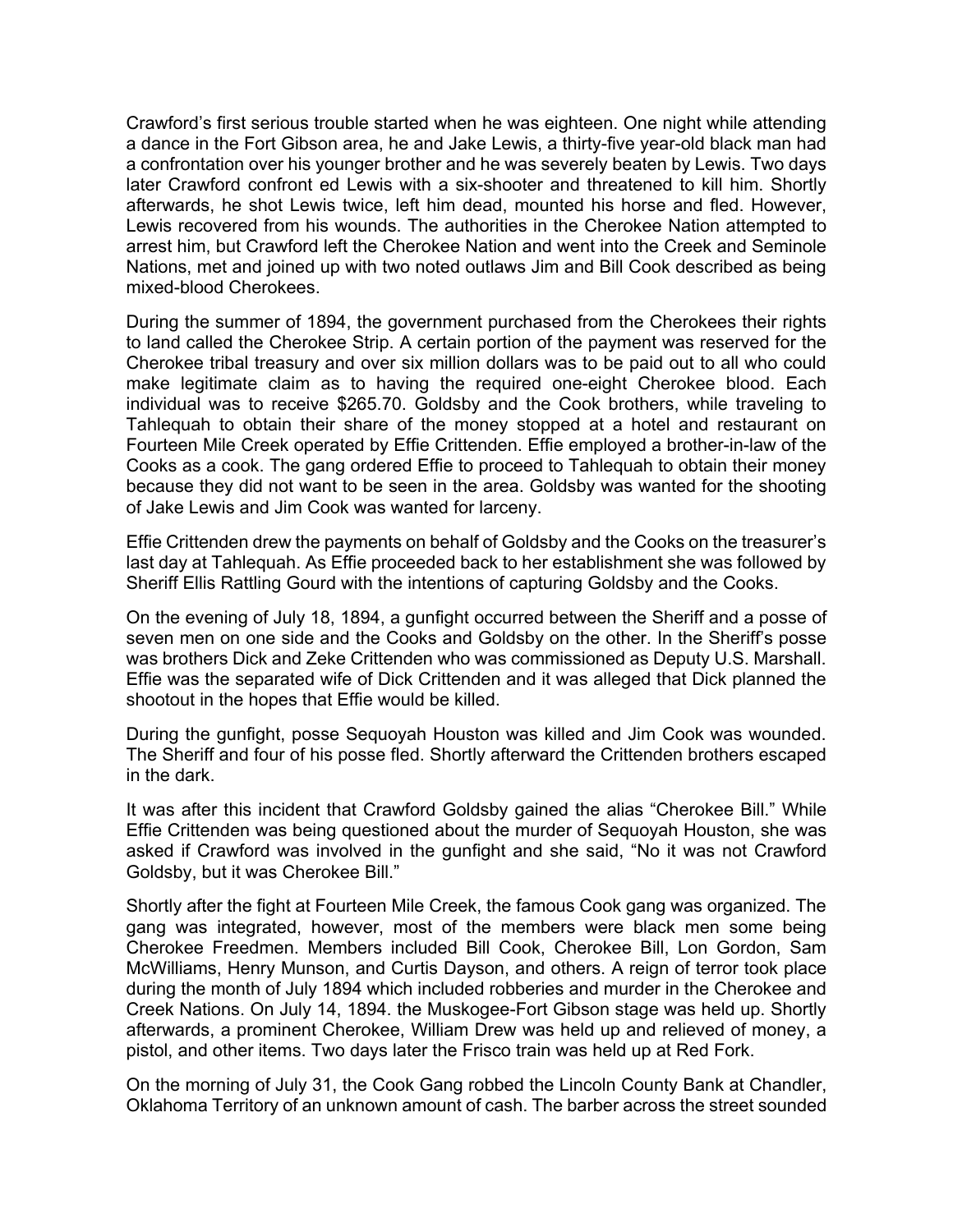the alarm and was killed by one of the outlaws. During the getaway, numerous shot was fired. One of the gang members was shot in the hip and captured. The others escaped into the hills. The terror continued throughout the months of September and October 1894. A store was robbed at Okmulgee. Individuals were robbed in the areas of Muskogee and Fort Gibson. On October 11, the Missouri Pacific depot at Claremore was robbed and two hours later the Katy Railroad agent at Chout eau was also robbed. On October 20, the gang wrecked and robbed the Missouri Pacific Railroad's Kansas City and Memphis Express at Coretta.

Panic reigned throughout the area especial ly in the northern half of Indian Territory. A wire was sent to the Office of Indian Affairs in Washington by Union agent Dew M. Wisdom in which he summarized the conditions in the area stating among other things that the affairs were in desperate condition; business was suspended, people intimidated and individuals were being robbed day and night. He also stated that his police force was not equal to the emergency and the U.S. Marshall at Fort Smith stated that he did not have the money to keep marshals in the field for a campaign against the outlaws.

Chief United States Marshall Crump of Fort Smith, Arkansas was summoned to Washington to give an account of the gang's operation. The U.S. Attorney General and Secretary of War pledged full support of the government. The Secretary of War threatened to abrogate the treaties, abolish the tribal relations and establish a territorial government." Rewards was posted for the capture of any or all of the gang members.

Numerous detailed accounts by citizens were reported as the gang robbed and murdered through out the region. They sought revenge on those who knew them and reported their activities to authorities. A black man by the name of Burl Taylor who lived in the Creek Nation had several encounters with Cherokee Bill and reported the other gang members as being Jim and Bill Cook, Jim French, Sam McWilliam, who was known as the Verdigris Kid, Texas Jack and Skeeter.

Cherokee Bill had an irresistible charm with women. However, this caused his downfall and capture as we will see later. Supposedly he had a girlfriend in nearly every section of the territory and was often protected by loyal friends. Lawmen who pursued him usually kept a safe distance in order to avoid engaging him in battle. He was on good terms with Cherokees, Creeks, and Seminoles and moved through their villages and lands easily. In some areas the lawmen could not move around as freely. Some towns even passed ordinances allowing him to move around or through out the respective areas unmolested.

Cherokee Bill was credited with most of the murders that occurred during the gang's rampage. Many times he killed for no cause or reason. The number ranges from seven to thirteen. One account said he murdered a least fourteen men. In September 1894 Cherokee Bill shot and killed his brother-in-law, Mose Brown, reportedly over an argument about some hogs. The account of the incident as stated by the daughter of Georgia and Mose relates to her mother receiving a letter from Cherokee Bill requesting that she visit him.

However, Mose objected to her going and later insisted on going along despite the pleas from Georgia that he not accompany her on the trip. Upon their arrival at the location Cherokee Bill was residing, Mose was asked why he came and during the altercation that followed Mose was shot and killed.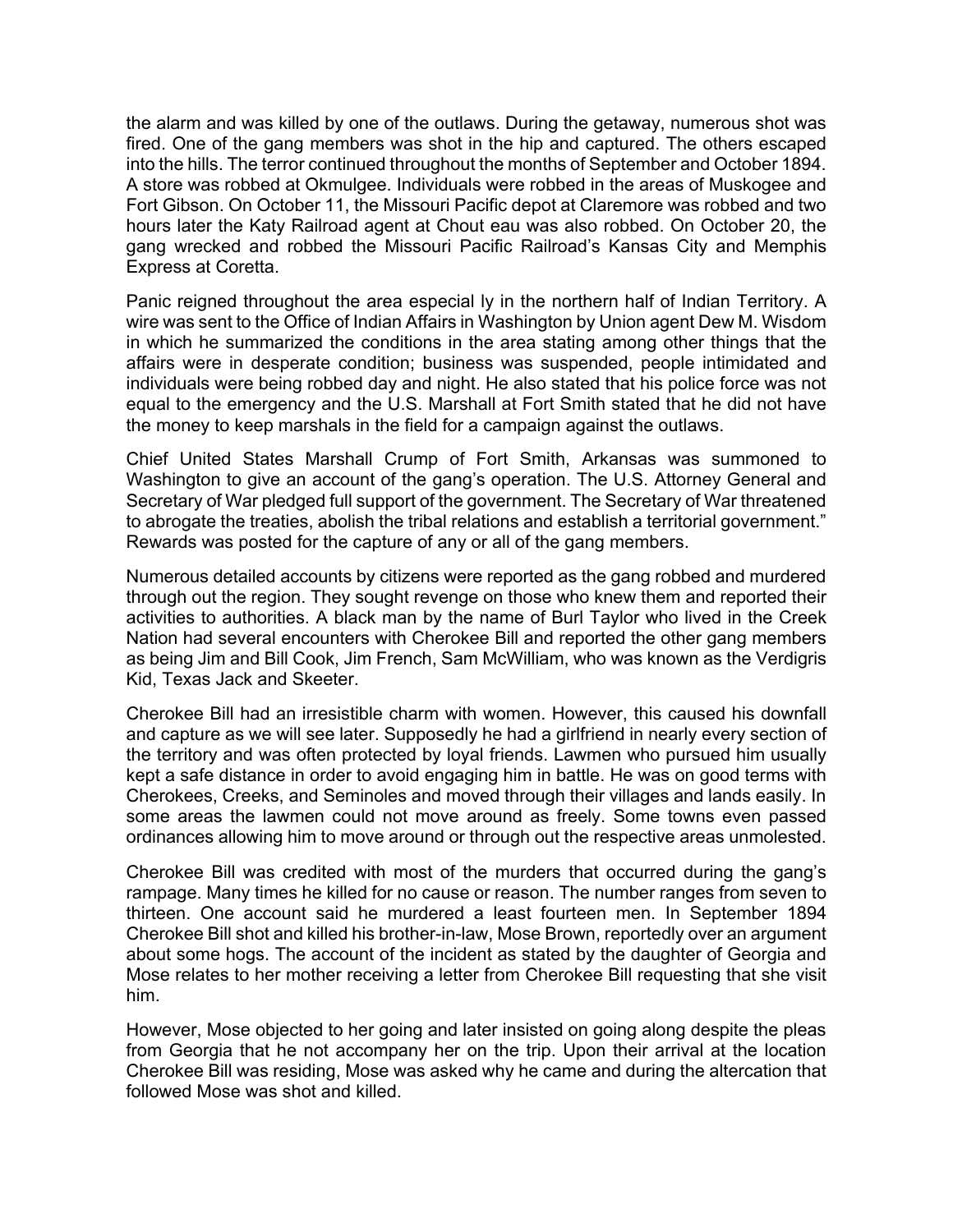Just before noon on November 8, 1894, two men identified as Cherokee Bill and Sam McWilliams, the Verdigris Kid rode into Lenapah located between Coffeyville, Kansas and Nowata, Indian Territory with the intent of robbing a store operated by Schufeldt and Son. Cherokee Bill entered the store while his companion waited outside and he ordered the owner to open the safe in which he secured the cash contents. Afterwards he decided to take some clothing and ammunition. While this activity was in progress, a group of men who was working next door appeared at the window on the outside of the store to see what was going on due to the commotion. Without warning and for no apparent reason Cherokee Bill shot Ernest Melton and he died instantly. After the robbery and murder the two outlaws rode out of town.

The shooting of an innocent bystander by Cherokee Bill eventually led to his arrest and conviction to hang. An intense search was mounted that forced the gang to separate. Many of the members was either captured or killed. Those captured received long prison sentences or were sent to the gallows. Sam McWilliams, the Verdigris Kid, was shot and killed by and Indian deputy sheriff just east of Fort Gibson. One of the Cook brothers was captured on a cattle ranch near Fort Sumner, New Mexico Territory in the same area where Pat Garrett had killed Billy the Kid.

Cherokee Bill continued to be elusive and many lawmen were reluctant to confront him face to face because of his feared reputation as being one of the toughest desperados in the area. It was said that he could shoot faster than two ordinary men. Using his rifle he could hit a squirrel in the eye as far as he could see and could shoot from his waist and hardly ever miss the target. The citizens of Lenapah were outraged and shaken up by the murder and it was stated that an ordinance was passed granting him the privilege of free movement without being molested which was one of the most unusual acts in the history of the Western Frontier.

The Deputy U.S. Marshall began to solicit the aid of citizens who knew Cherokee Bill and his movement patterns. One acquaintance visited his hideout and was given a locket that was taken during the robbery at the Schufeldt store in Lenapah. A few days later Deputy U.S. Marshall W.C. Smith came in contact with Clint Scales described as being a black man who sometimes worked as a handyman. He advised the marshall that Cherokee Bill would sometime meet one of his girlfriends, Maggie Glass, at the cabin of Ike Rogers, just east of Nowata. Maggie was described as being of African and Cherokee descent and was the niece of Ike Rogers' wife. Ike was also of African-Cherokee descent.

Deputy Smith contacted Ike Rogers and developed a plan to lure Cherokee Bill into a trap by using Maggie Glass unsuspecting to bait the trap with Clint Scales causally dropping over to spend the night. Ike held a deputy marshall's commission, however, he had a bad reputation was not very effective.

Cherokee Bill was constantly on guard and very suspicious of Ike Rogers and refused to leave even after Maggie urged him to do so. Ike played the part of a generous host by offering him whiskey laced with morphine, but Bill refused to drink and he kept his rifle with him at all times even at the dinner table. The weapons belonging to Ike and Clint were kept out of sight because they did not want give Bill an excuse to shoot them. After breakfast the next morning Ike gave Maggie a dollar and instructed her to go and purchase some chickens from a neighbor so as to get her out of the house.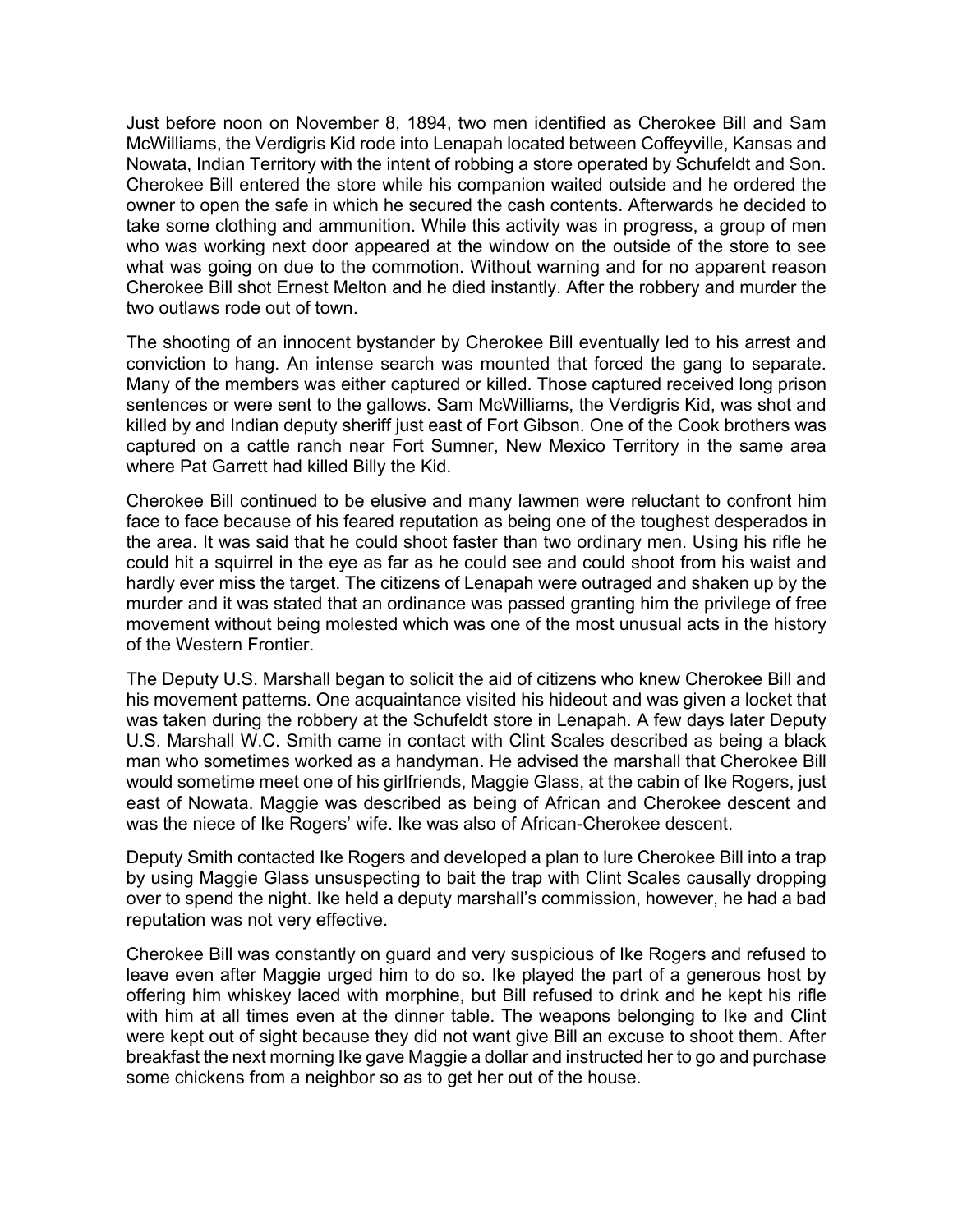Shortly after Maggie departed Bill took some paper and tobacco from his pocket and rolled a cigarette. When he leaned over towards the fireplace to light it Ike struck him across the back of the head. Ike felt the blow would have killed an ordinary man but it only knocked him down. Ike's wife grabbed Bill's rifle while Ike and Clint attempted to subdue him. After a twenty minute tussle on the floor the two managed to get a pair of handcuffs onto Bill.

Bill was placed in a wagon with Clint Scales and Ike rode behind with a shotgun. While enroute to Nowata, Cherokee Bill broke the hand cuffs and grabbed at Clint's rifle. Clint fell out of the wagon with his rifle while Ike kept him covered with the shotgun. After arriving at Nowata, Cherokee Bill was turned over to Deputy Marshals Bill Smith and George Lawson.

The deputies took charge of the prisoner and placed him in the federal jail in Fort Smith, Arkansas. Cherokee Bill was later arraigned before Judge Isaac Charles "Hanging Judge" Parker charged with the murder of Ernest Melton. Ellen, Bill's mother, retained J. Warren Reed described as being the most famous trial lawyer in Fort Smith to defend him.

During the trial the prosecutor produced seven witnesses who positively identified Cherokee Bill as the person who killed Ernest Melton. The defense lawyer put on the stand "alibi" witnesses who swore Bill was seen fifty miles south of Lenapah the day Melton was murdered.

Judge Parker charged the jury and within a few minutes returned with a guilty verdict. When the verdict was read, Cherokee Bill smiled. His mother and sister who had been in the courtroom throughout the trial wept loudly. Bill said, "What's the matter with you two?" "I ain't dead yet." He was placed back in jail and reunited with his old friend Bill Cook who had been captured in New Mexico and the two acted as if nothing had happened.

On April 13, 1895 Cherokee Bill was taken to court for sentencing and June 25 was set as the execution date. The execution date was reset to March 17, 1896 after the appeal process to the Supreme Court affirmed the decision of the lower court. During the spring of 1895, there were over 200 prisoners in the Fort Smith jail and constant scheming to escape. The head jailer, J.D. Berry, ordered a search of the entire prison on July 10. In Cherokee Bill's cell they found nine .45 caliber cartridges, and in the bathroom they located .45 caliber revolver hidden in a bucket of lime fully loaded. Everyone denied knowing where the weapons and ammunition came from. There were many suspects, including Sherman Vann, a black trusty and Henry Starr, the grandson of Cherokee outlaw Tom Starr and nephew of Sam Starr. However the search failed to uncover a second revolver that had been smuggled into the jail and hidden by Cherokee Bill.

On July 26, 1895 at 7:00 in the evening, Turnkey Campbell Eoff and Guard Lawrence Keating entered Murderer's Row. Keating was shot and killed while passing Cherokee Bill's cell after he disobeyed Bill's order to give up his weapon. Eoff ran up the corridor and Bill stepped from his cell and fired twice. George Pearce, another outlaw and one of the plot's ringleaders, ran after Eoff. This probably saved Eoff's life because Cherokee Bill could not shoot at him without probably shooting Pearce.

Cherokee Bill held the jail under siege and began firing at random from his cell. Each time he would fire, he would gobble, a sound half between the bark of a coyote and that of a turkey. The prisoners were badly frightened and many had crawled under their bunks or